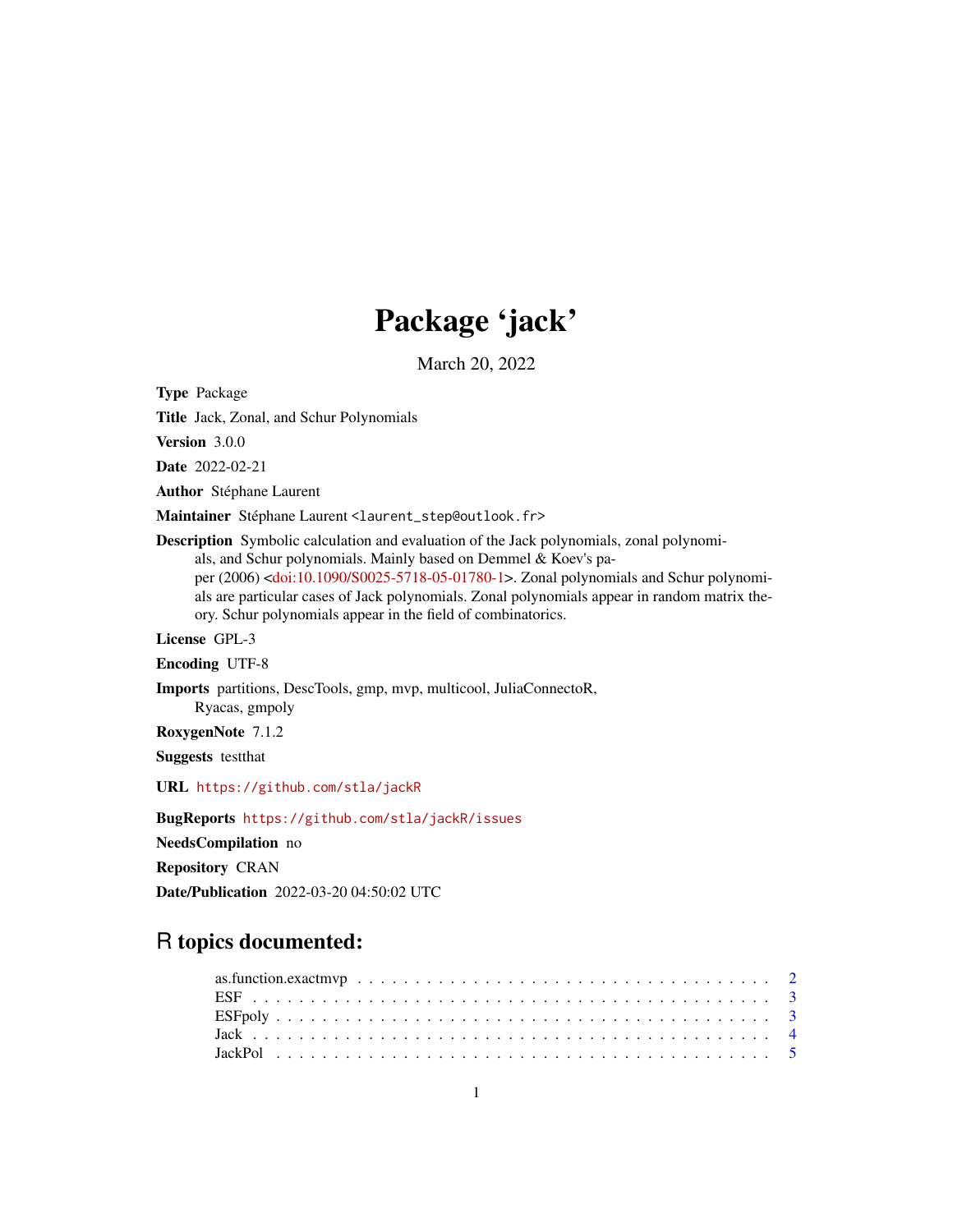## <span id="page-1-0"></span>2 as.function.exactmvp

| Index | 16 |
|-------|----|

## <span id="page-1-1"></span>as.function.exactmvp *Exact multivariate polynomial as function*

## Description

Coerces an exact multivariate polynomial into a function.

## Usage

## S3 method for class 'exactmvp' as.function(x, ...)

#### Arguments

|          | object of class exactmyp; the functions returned by Jack julia can return such |
|----------|--------------------------------------------------------------------------------|
|          | objects                                                                        |
| $\cdots$ | ignored                                                                        |

## Value

A function having the same variables as the polynomial.

```
# library(jack)
if(JuliaConnectoR::juliaSetupOk()){
  julia <- Jack_julia()
  ( pol <- julia$JackPol(m = 2, lambda = c(3, 1), alpha = "3/2") )
  f <- as.function(pol)
  f(2, "3/7")
  # the evaluation is performed by (R)yacas and complex numbers are
  # allowed; the imaginary unit is denoted by `I`
  f("2 + 2*I", "1/4")
```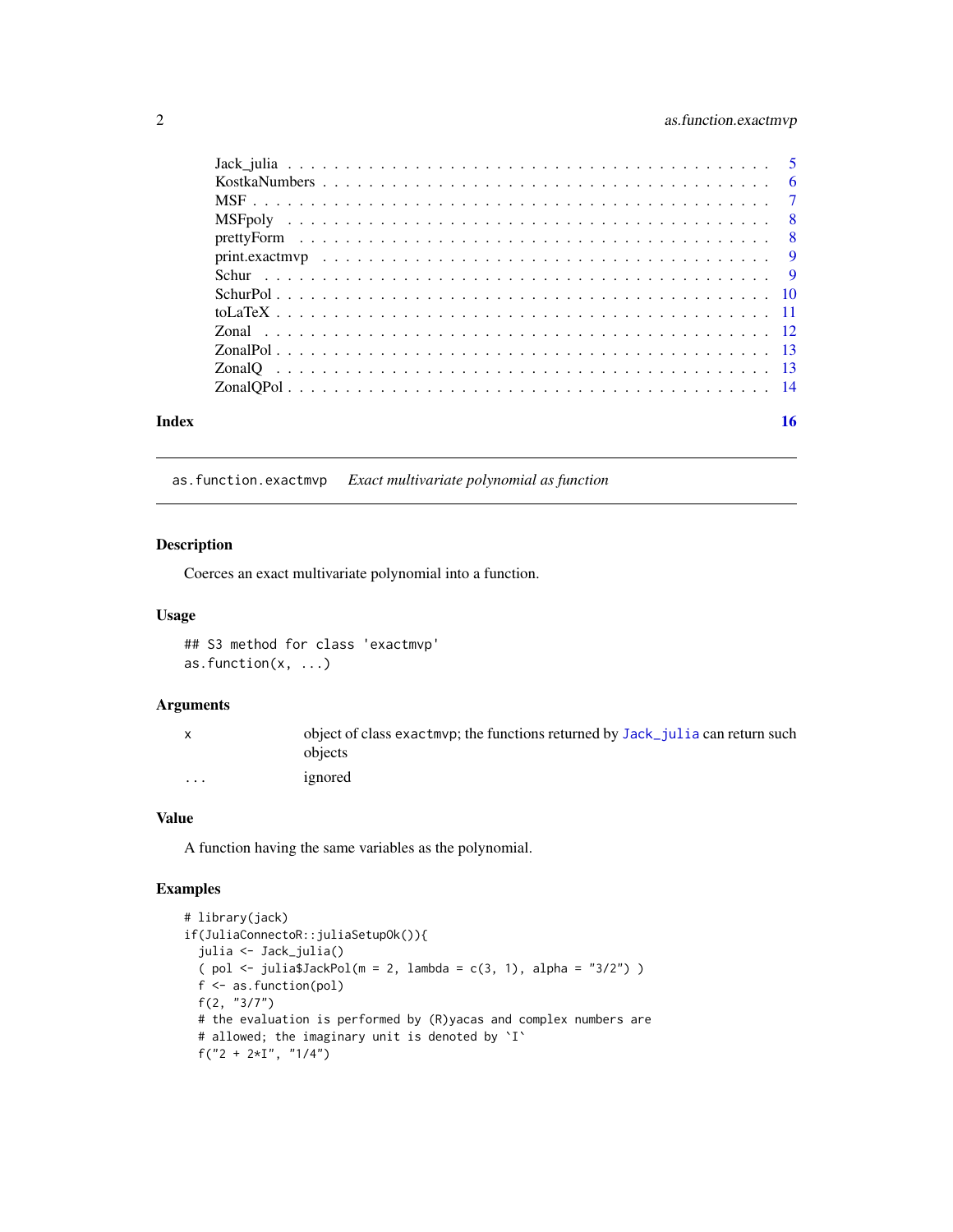#### <span id="page-2-0"></span> $ESF$  3

```
JuliaConnectoR::stopJulia()
}
```
## ESF *Evaluation of elementary symmetric functions*

## Description

Evaluates an elementary symmetric function.

#### Usage

ESF(x, lambda)

## Arguments

|        | a numeric vector or a bigg vector                              |
|--------|----------------------------------------------------------------|
| lambda | an integer partition, given as a vector of decreasing integers |

#### Value

A number if  $x$  is numeric, a bigq rational number if  $x$  is a bigq vector.

## Examples

```
x \leq c(1, 2, 5/2)lambda \leq c(3, 1)
ESF(x, lambda)
library(gmp)
x \leftarrow c(as.bigq(1), as.bigq(2), as.bigq(5,2))ESF(x, lambda)
```
ESFpoly *Elementary symmetric function*

## Description

Returns an elementary symmetric function as a polynomial.

## Usage

ESFpoly(m, lambda)

## Arguments

| m      | integer, the number of variables                               |
|--------|----------------------------------------------------------------|
| lambda | an integer partition, given as a vector of decreasing integers |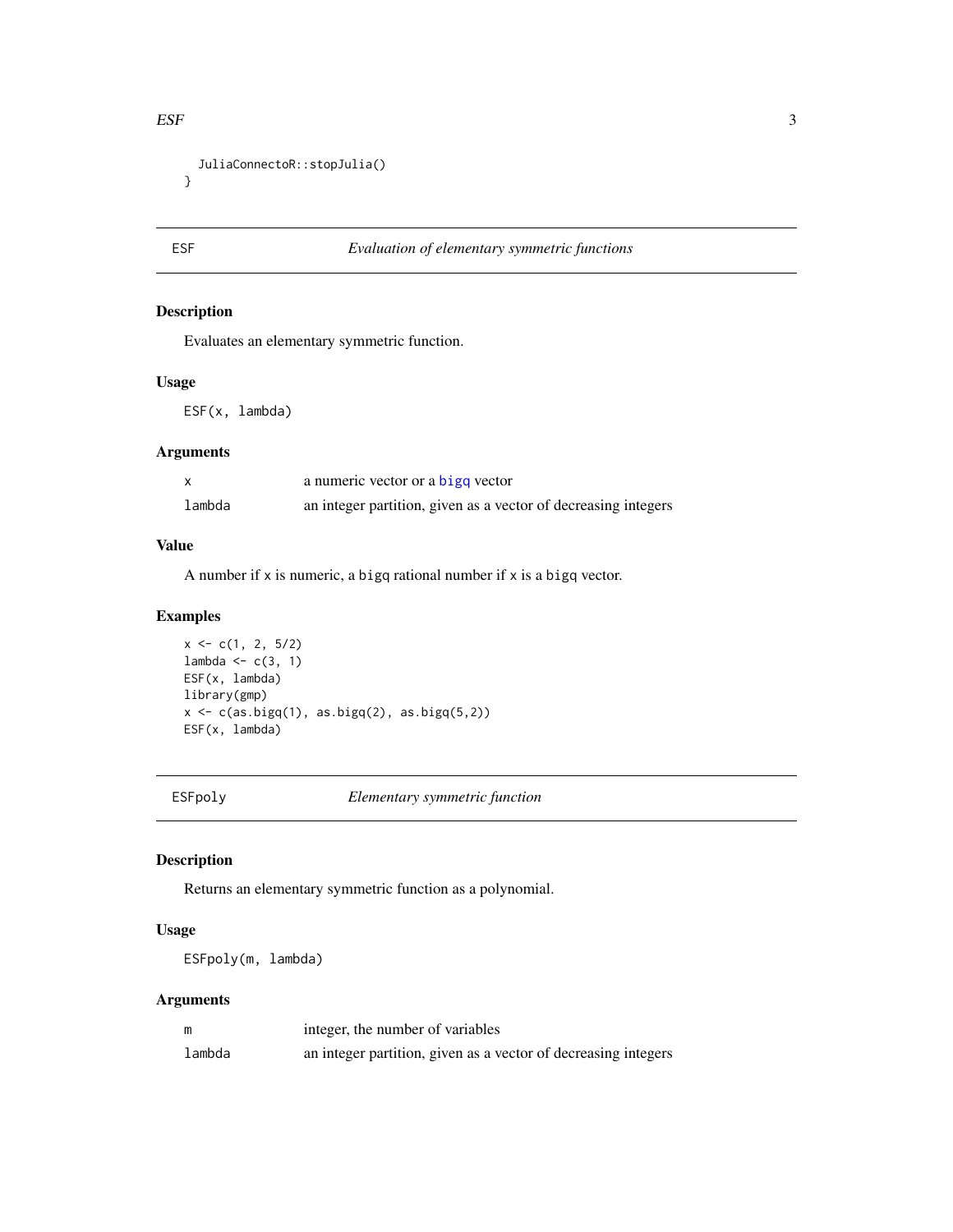## <span id="page-3-0"></span>Value

A polynomial (mvp object; see [mvp-package\)](#page-0-0).

#### Examples

```
ESFpoly(3, c(3,1))
```
#### Jack *Evaluation of Jack polynomials*

#### Description

Evaluates a Jack polynomial.

## Usage

 $Jack(x, lambda, alpha, algorithm = "DK")$ 

#### Arguments

| X         | numeric or complex vector or bigg vector                       |
|-----------|----------------------------------------------------------------|
| lambda    | an integer partition, given as a vector of decreasing integers |
| alpha     | positive number or bigg rational number                        |
| algorithm | the algorithm used, either "DK" (Demmel-Koev) or "naive"       |

## Value

A numeric or complex scalar or a bigq rational number.

## References

- I.G. Macdonald. *Symmetric Functions and Hall Polynomials*. Oxford Mathematical Monographs. The Clarendon Press Oxford University Press, New York, second edition, 1995.
- J. Demmel & P. Koev. *Accurate and efficient evaluation of Schur and Jack functions*. Mathematics of computations, vol. 75, n. 253, 223-229, 2005.
- *Jack polynomials*. <https://www.symmetricfunctions.com/jack.htm>

## See Also

## [JackPol](#page-4-2)

```
lambda <-c(2,1,1)Jack(c(1/2, 2/3, 1), lambda, alpha = 3)
# exact value:
Jack(c(gmp::as.bigq(1,2), gmp::as.bigq(2,3), gmp::as.bigq(1)), lambda,
     alpha = gmp::as.bigq(3))
```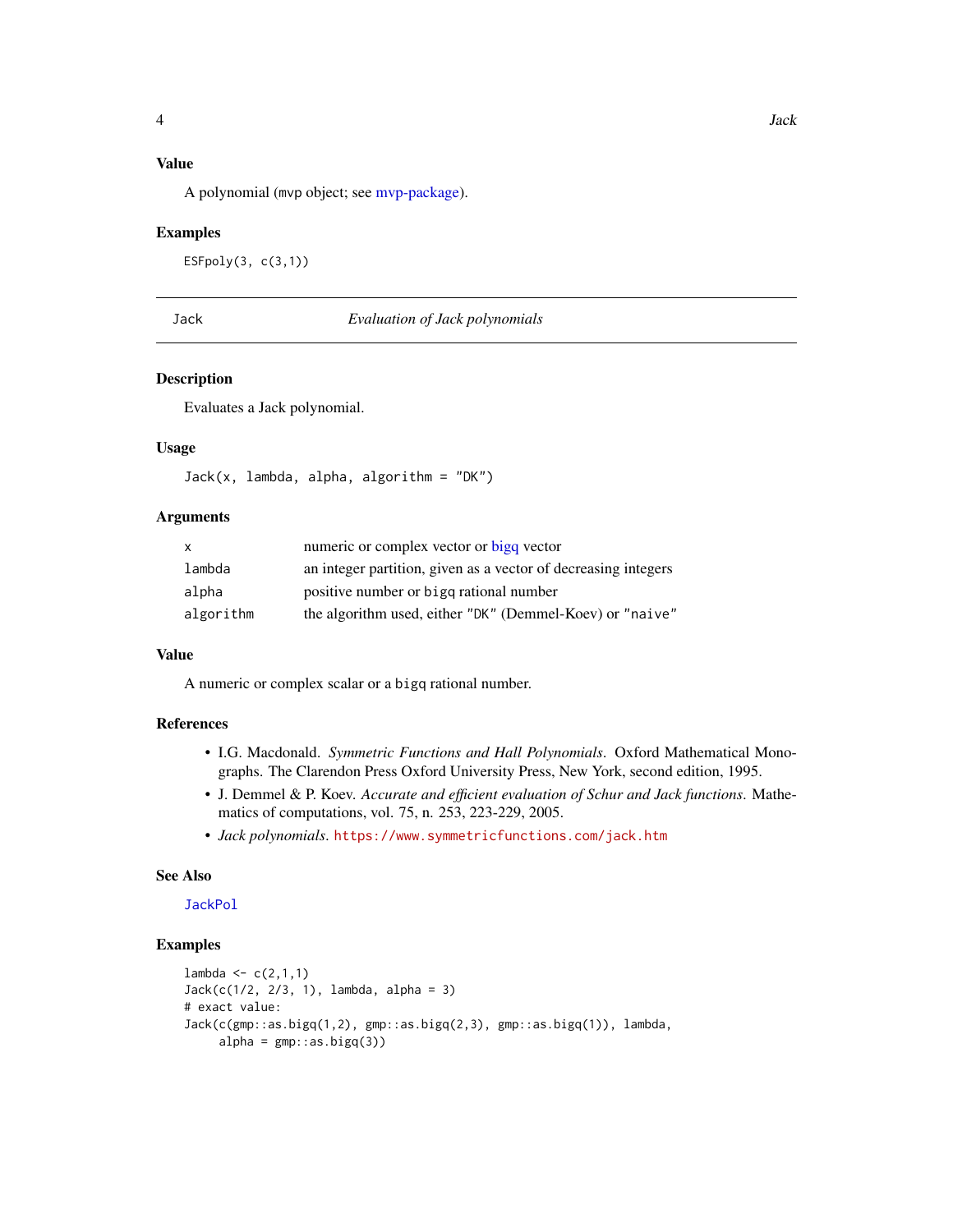<span id="page-4-2"></span><span id="page-4-0"></span>

Returns the Jack polynomial.

## Usage

JackPol(n, lambda, alpha, algorithm = "DK", basis = "canonical")

## Arguments

| n         | number of variables, a positive integer                                                                                                                                                               |
|-----------|-------------------------------------------------------------------------------------------------------------------------------------------------------------------------------------------------------|
| lambda    | an integer partition, given as a vector of decreasing integers                                                                                                                                        |
| alpha     | parameter of the Jack polynomial, a positive number, possibly a bigq rational<br>number                                                                                                               |
| algorithm | the algorithm used, either "DK" or "naive"                                                                                                                                                            |
| basis     | the polynomial basis for algorithm = "naive", either "canonical" or "MSF"<br>(monomial symmetric functions); for algorithm = "DK" the canonical basis is<br>always used and this parameter is ignored |

## Value

A mvp multivariate polynomial (see [mvp-package\)](#page-0-0), or a [gmpoly](#page-0-0) multivariate polynomial if alpha is a bigq rational number and algorithm = "DK", or a character string if basis = "MSF".

## Examples

```
JackPol(3, lambda = c(3,1), alpha = gmp::as.bigq(2,3),algorithm = "naive")
JackPol(3, lambda = c(3,1), alpha = 2/3, algorithm = "DK")JackPol(3, lambda = c(3,1), alpha = gmp::as.bigq(2,3), algorithm = "DK")
JackPol(3, lambda = c(3,1), alpha = gmp::as.bigq(2,3),algorithm = "naive", basis = "MSF")
```
<span id="page-4-1"></span>Jack\_julia *Evaluation with Julia*

## Description

Evaluate the Jack polynomials with Julia. This is highly faster.

#### Usage

Jack\_julia()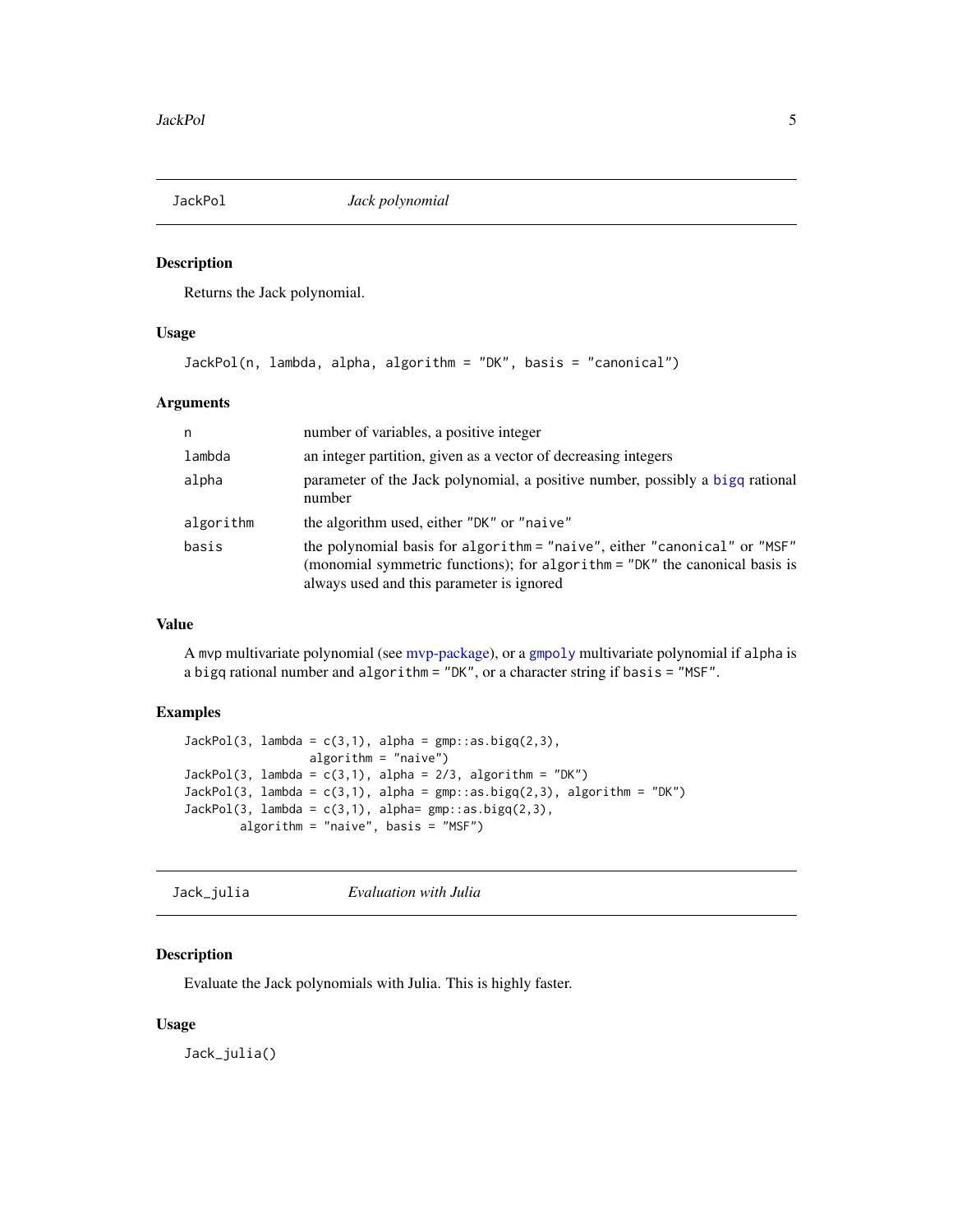<span id="page-5-0"></span>A list of functions having the same names as the R functions of this package (Jack, JackPol, Schur, etc). The XXXPol functions have an argument poly, whose possible value is "mvp" (default) or "gmpoly", and this is the class of the polynomial returned by these functions. See the examples and the [README](https://github.com/stla/jackR#readme) file.

## Note

See [JuliaConnectoR-package](#page-0-0) for information about setting up Julia. If you want to directly use Julia, you can use [my package.](https://github.com/stla/JackPolynomials.jl)

#### See Also

[as.function.exactmvp](#page-1-1)

## Examples

```
library(jack)
if(JuliaConnectoR::juliaSetupOk()){
 julia <- Jack_julia()
 # numerical evaluation ####
 julia$Jack(x = c(2, 2/3), lambda = c(3, 1), alpha = 3/2)
 # to pass rational numbers, use strings:
 julia$Jack(x = c("2", "2/3"), lambda = c(3, 1), alpha = "3/2")
 # symbolic polynomials ####
 # for `JackPol`, you can pass a rational `alpha` as a string:
 ( pol <- julia$JackPol(m = 2, lambda = c(3, 1), alpha = "3/2") )
 class(pol)
 # you _must_ give `alpha` as a string if you choose `poly = "gmpoly"`
 julia$JackPol(m = 2, lambda = c(3, 1), alpha = "3/2", poly = "gmpoly")
 JuliaConnectoR::stopJulia()
}
```
KostkaNumbers *Kostka numbers*

#### Description

The Kostka numbers for partitions of a given weight.

#### Usage

```
KostkaNumbers(n)
```
#### Arguments

n positive integer, the weight of the partitions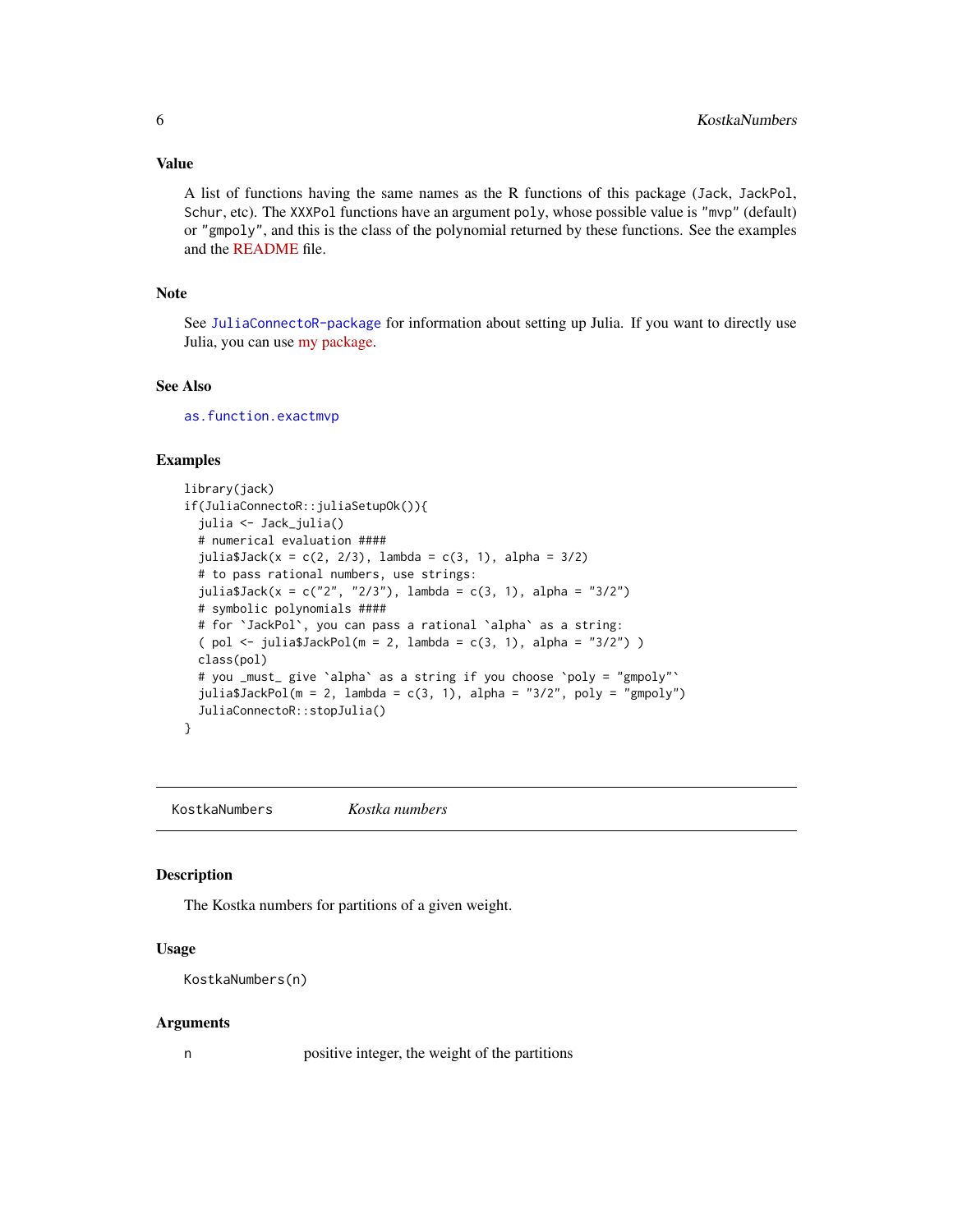#### <span id="page-6-0"></span> $MSF$  7

## Value

A matrix of integers.

## Examples

KostkaNumbers(4)

## MSF *Evaluation of monomial symmetric functions*

## Description

Evaluates a monomial symmetric function.

#### Usage

MSF(x, lambda)

## Arguments

|        | a numeric vector or a bigg vector                              |
|--------|----------------------------------------------------------------|
| lambda | an integer partition, given as a vector of decreasing integers |

## Value

A number if  $x$  is numeric, a bigq rational number if  $x$  is a bigq vector.

```
x \leq c(1, 2, 5/2)lambda \leq c(3, 1)
MSF(x, lambda)
library(gmp)
x \leftarrow c(as.bigq(1), as.bigq(2), as.bigq(5,2))MSF(x, lambda)
```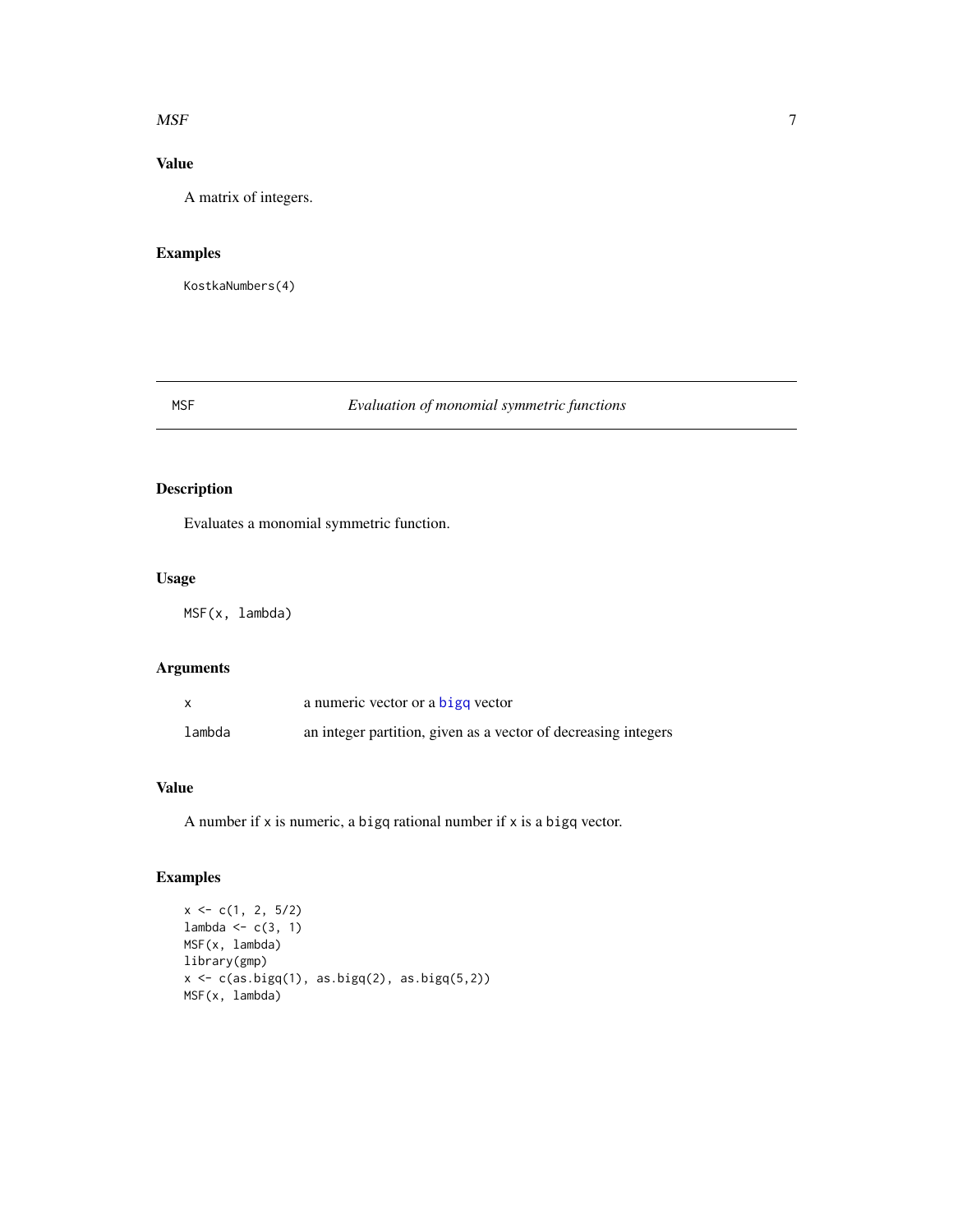<span id="page-7-0"></span>

Returns a monomial symmetric function as a polynomial.

## Usage

MSFpoly(m, lambda)

## Arguments

| m      | integer, the number of variables                               |
|--------|----------------------------------------------------------------|
| lambda | an integer partition, given as a vector of decreasing integers |

## Value

A polynomial (mvp object; see [mvp-package\)](#page-0-0).

## Examples

MSFpoly(3, c(3,1))

prettyForm *Pretty exact expression*

## Description

Pretty form of the exact expression of a polynomial.

## Usage

```
prettyForm(poly, asCharacter = FALSE)
```
## Arguments

| poly        | an exact myp object, that is, a polynomial with an exact expression                 |
|-------------|-------------------------------------------------------------------------------------|
| asCharacter | Boolean, whether to return a character string; if FALSE, the pretty form is printed |

#### Value

A character string if asCharacter=TRUE, otherwise it is also returned but invisibly, and it is printed in the console.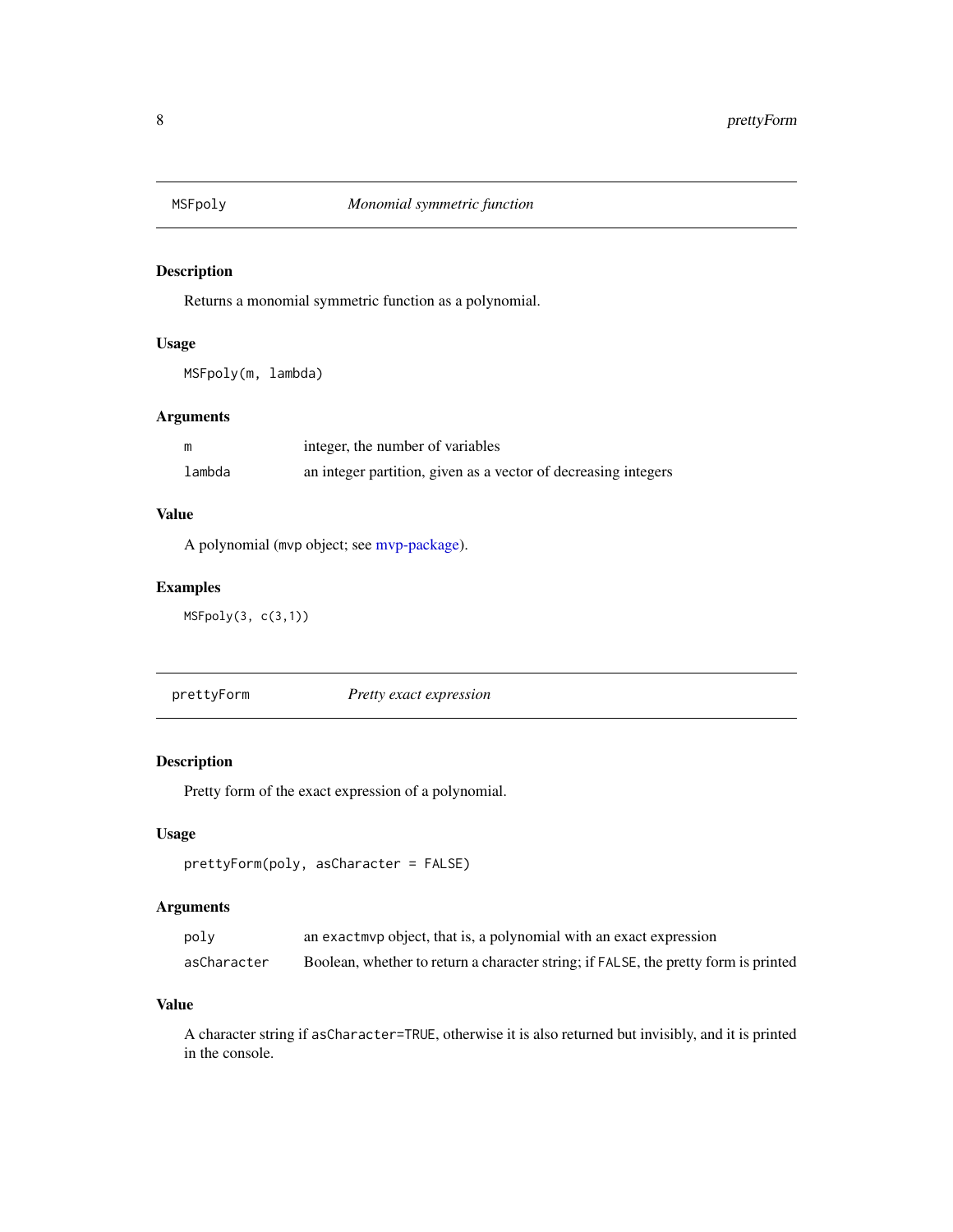## <span id="page-8-0"></span>print.exactmvp 9

## Examples

```
library(jack)
if(JuliaConnectoR::juliaSetupOk()){
  julia <- Jack_julia()
  ( pol <- julia$ZonalPol(m = 2, lambda = c(3, 1)) )
  prettyForm(pol)
  JuliaConnectoR::stopJulia()
}
```
print.exactmvp *Print an* exactmvp *object*

## Description

Print an exactmvp object.

## Usage

## S3 method for class 'exactmvp'  $print(x, \ldots)$ 

## Arguments

|                         | object of class exactmyp; the functions returned by Jack julia can return such<br>objects |
|-------------------------|-------------------------------------------------------------------------------------------|
| $\cdot$ $\cdot$ $\cdot$ | arguments passed to print.mvp                                                             |

## Value

Nothing.

Schur *Evaluation of Schur polynomials*

## Description

Evaluates a Schur polynomial.

## Usage

Schur(x, lambda, algorithm = "DK")

## Arguments

| X         | numeric or complex vector or bigg vector                       |
|-----------|----------------------------------------------------------------|
| lambda    | an integer partition, given as a vector of decreasing integers |
| algorithm | the algorithm used, either "DK" (Demmel-Koev) or "naive"       |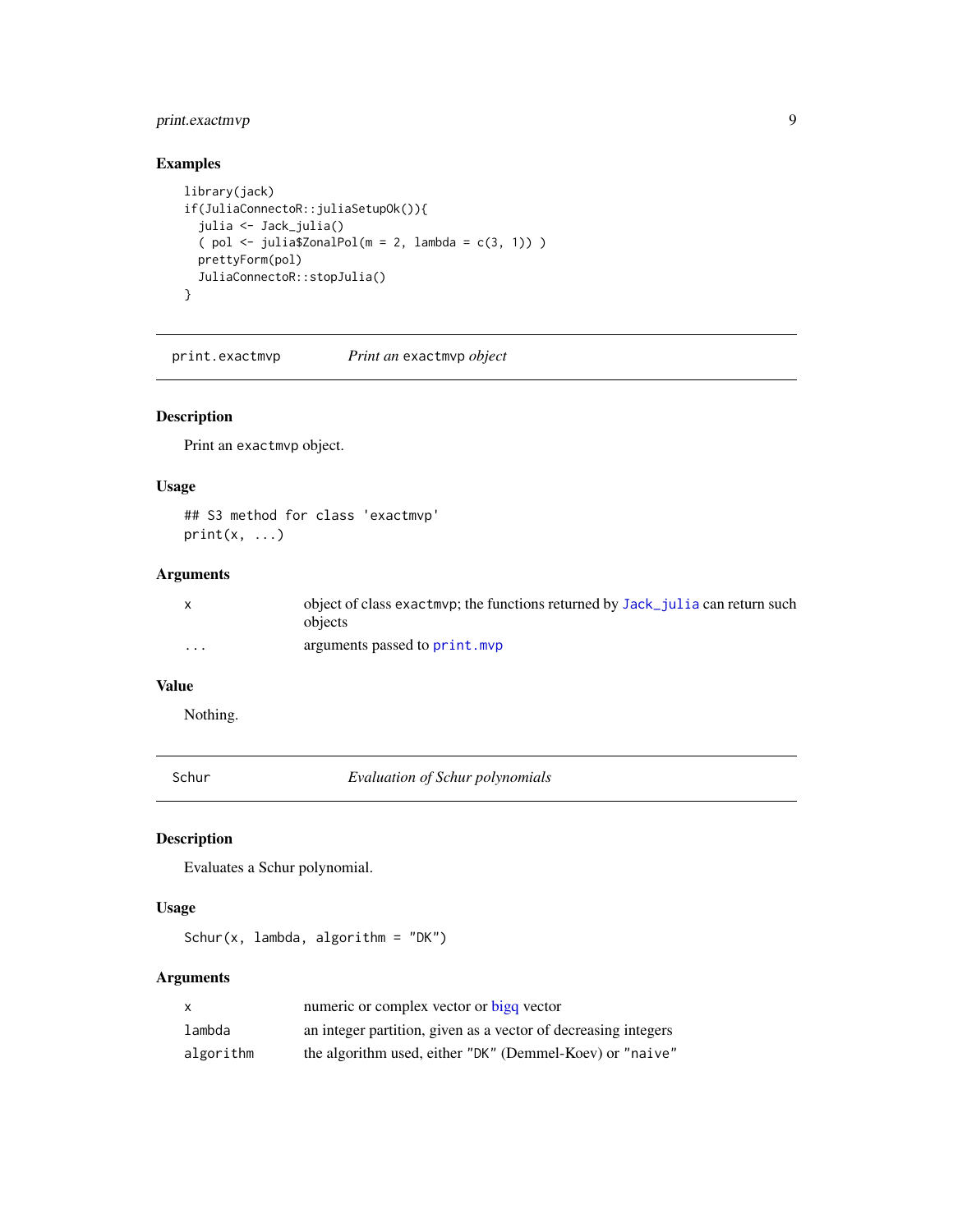## <span id="page-9-0"></span>Value

A numeric or complex scalar or a bigq rational number.

## References

J. Demmel & P. Koev. *Accurate and efficient evaluation of Schur and Jack functions*. Mathematics of computations, vol. 75, n. 253, 223-229, 2005.

## See Also

[SchurPol](#page-9-1)

## Examples

```
x \leftarrow c(2,3,4)Schur(x, c(2,1,1))
prod(x) * sum(x)
```
<span id="page-9-1"></span>SchurPol *Schur polynomial*

## Description

Returns the Schur polynomial.

## Usage

```
SchurPol(n, lambda, algorithm = "DK", basis = "canonical", exact = TRUE)
```
#### Arguments

| n         | number of variables, a positive integer                                                                                                                                                               |
|-----------|-------------------------------------------------------------------------------------------------------------------------------------------------------------------------------------------------------|
| lambda    | an integer partition, given as a vector of decreasing integers                                                                                                                                        |
| algorithm | the algorithm used, either "DK" or "naive"                                                                                                                                                            |
| basis     | the polynomial basis for algorithm = "naive", either "canonical" or "MSF"<br>(monomial symmetric functions); for algorithm = "DK" the canonical basis is<br>always used and this parameter is ignored |
| exact     | logical, whether to use exact arithmetic                                                                                                                                                              |

## Value

A mvp multivariate polynomial (see [mvp-package\)](#page-0-0), or a [gmpoly](#page-0-0) multivariate polynomial if exact = TRUE and algorithm = "DK", or a character string if basis = "MSF".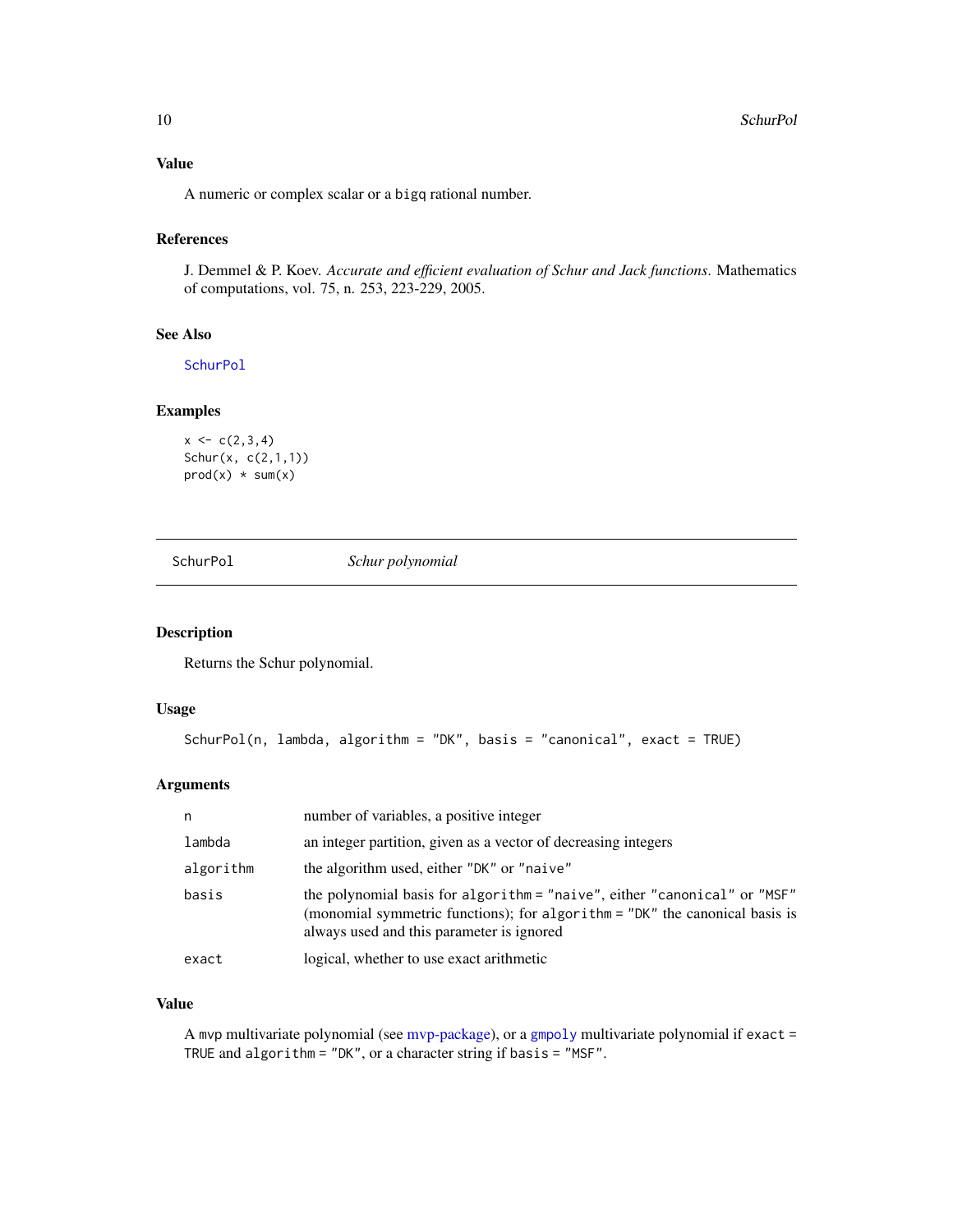#### <span id="page-10-0"></span>toLaTeX  $11$

## Examples

```
SchurPol(3, lambda = c(3,1), algorithm = "naive")
SchurPol(3, lambda = c(3,1), algorithm = "DK")
SchurPol(3, lambda = c(3,1), algorithm = "DK", exact = FALSE)
SchurPol(3, lambda = c(3,1), algorithm = "naive", basis = "MSF")
```
#### toLaTeX *Exact expression to LaTeX*

## Description

LaTeX form of the exact expression of a polynomial.

## Usage

```
toLaTeX(poly, asCharacter = FALSE)
```
## Arguments

| polv        | an exact myp object, that is, a polynomial with an exact expression                   |
|-------------|---------------------------------------------------------------------------------------|
| asCharacter | Boolean, whether to return a character string; if FALSE, the LaTeX code is<br>printed |

## Value

A character string if asCharacter=TRUE, otherwise it is also returned but invisibly, and it is printed in the console.

```
library(jack)
if(JuliaConnectoR::juliaSetupOk()){
 julia <- Jack_julia()
 ( pol <- julia$ZonalQPol(m = 2, lambda = c(3, 2)) )
 toLaTeX(pol)
 JuliaConnectoR::stopJulia()
}
```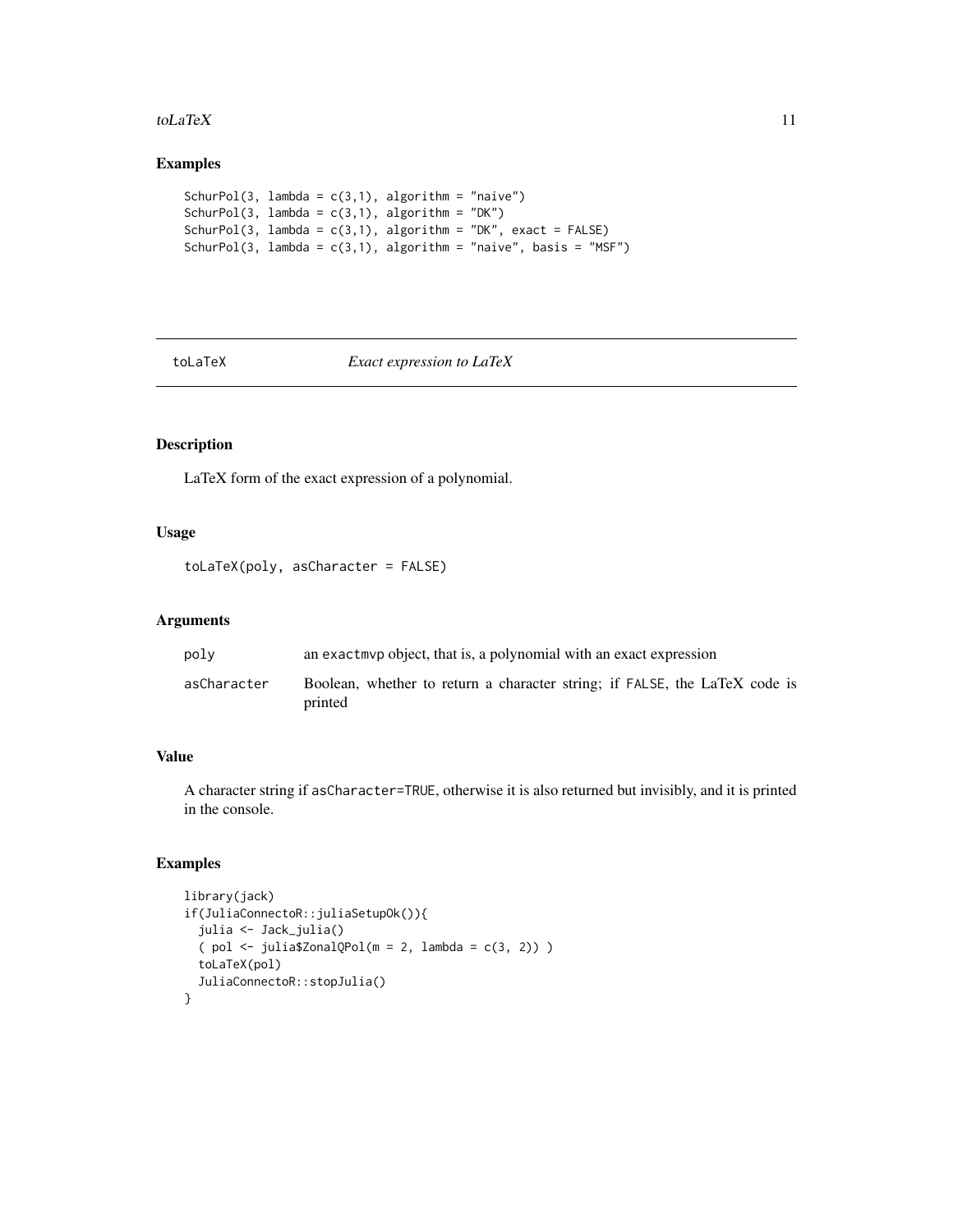<span id="page-11-0"></span>Evaluates a zonal polynomial.

#### Usage

```
Zonal(x, lambda, algorithm = "DK")
```
## Arguments

| $\mathsf{x}$ | numeric or complex vector or bigg vector                       |
|--------------|----------------------------------------------------------------|
| lambda       | an integer partition, given as a vector of decreasing integers |
| algorithm    | the algorithm used, either "DK" (Demmel-Koev) or "naive"       |

#### Value

A numeric or complex scalar or a bigq rational number.

#### References

- Robb Muirhead. *Aspects of multivariate statistical theory*. Wiley series in probability and mathematical statistics. Probability and mathematical statistics. John Wiley & Sons, New York, 1982.
- Akimichi Takemura. *Zonal Polynomials*, volume 4 of Institute of Mathematical Statistics Lecture Notes – Monograph Series. Institute of Mathematical Statistics, Hayward, CA, 1984.
- Lin Jiu & Christoph Koutschan. *Calculation and Properties of Zonal Polynomials*. [http:](http://koutschan.de/data/zonal/) [//koutschan.de/data/zonal/](http://koutschan.de/data/zonal/)

## See Also

## [ZonalPol](#page-12-1)

```
lambda \leftarrow c(2,2)
Zonal(c(1,1), lambda)
Zonal(c(gmp::as.bigq(1),gmp::as.bigq(1)), lambda)
##
x \leftarrow c(3,1)Zonal(x, c(1,1)) + Zonal(x, 2) # sum(x)<sup>2</sup>Zonal(x, 3) + Zonal(x, c(2,1)) + Zonal(x, c(1,1,1)) # sum(x)<sup>3</sup>
```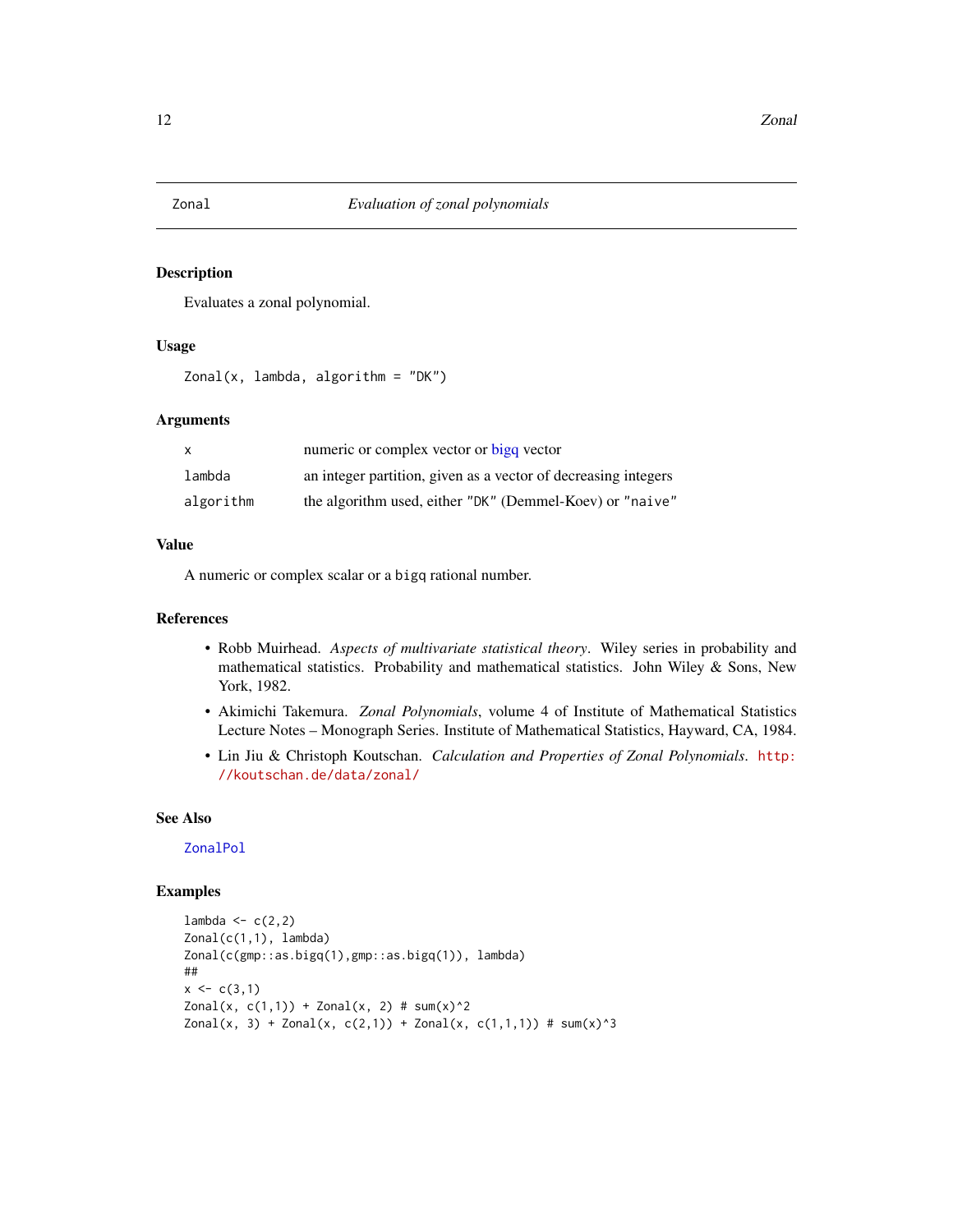<span id="page-12-1"></span><span id="page-12-0"></span>

Returns the zonal polynomial.

## Usage

```
ZonalPol(n, lambda, algorithm = "DK", basis = "canonical", exact = TRUE)
```
## Arguments

| n         | number of variables, a positive integer                                                                                                                                                               |
|-----------|-------------------------------------------------------------------------------------------------------------------------------------------------------------------------------------------------------|
| lambda    | an integer partition, given as a vector of decreasing integers                                                                                                                                        |
| algorithm | the algorithm used, either "DK" or "naive"                                                                                                                                                            |
| basis     | the polynomial basis for algorithm = "naive", either "canonical" or "MSF"<br>(monomial symmetric functions); for algorithm = "DK" the canonical basis is<br>always used and this parameter is ignored |
| exact     | logical, whether to get rational coefficients                                                                                                                                                         |

## Value

A mvp multivariate polynomial (see [mvp-package\)](#page-0-0), or a [gmpoly](#page-0-0) multivariate polynomial if exact = TRUE and algorithm = "DK", or a character string if basis = "MSF".

#### Examples

```
ZonalPol(3, lambda = c(3,1), algorithm = "naive")ZonalPol(3, lambda = c(3,1), algorithm = "DK")ZonalPol(3, lambda = c(3,1), algorithm = "DK", exact = FALSE)
ZonalPol(3, lambda = c(3,1), algorithm = "naive", basis = "MSF")
```

| onal |
|------|
|------|

Evaluation of quaternionic zonal polynomials

## Description

Evaluates a quaternionic (or symplectic) zonal polynomial.

## Usage

 $ZonalQ(x, lambda, algorithm = "DK")$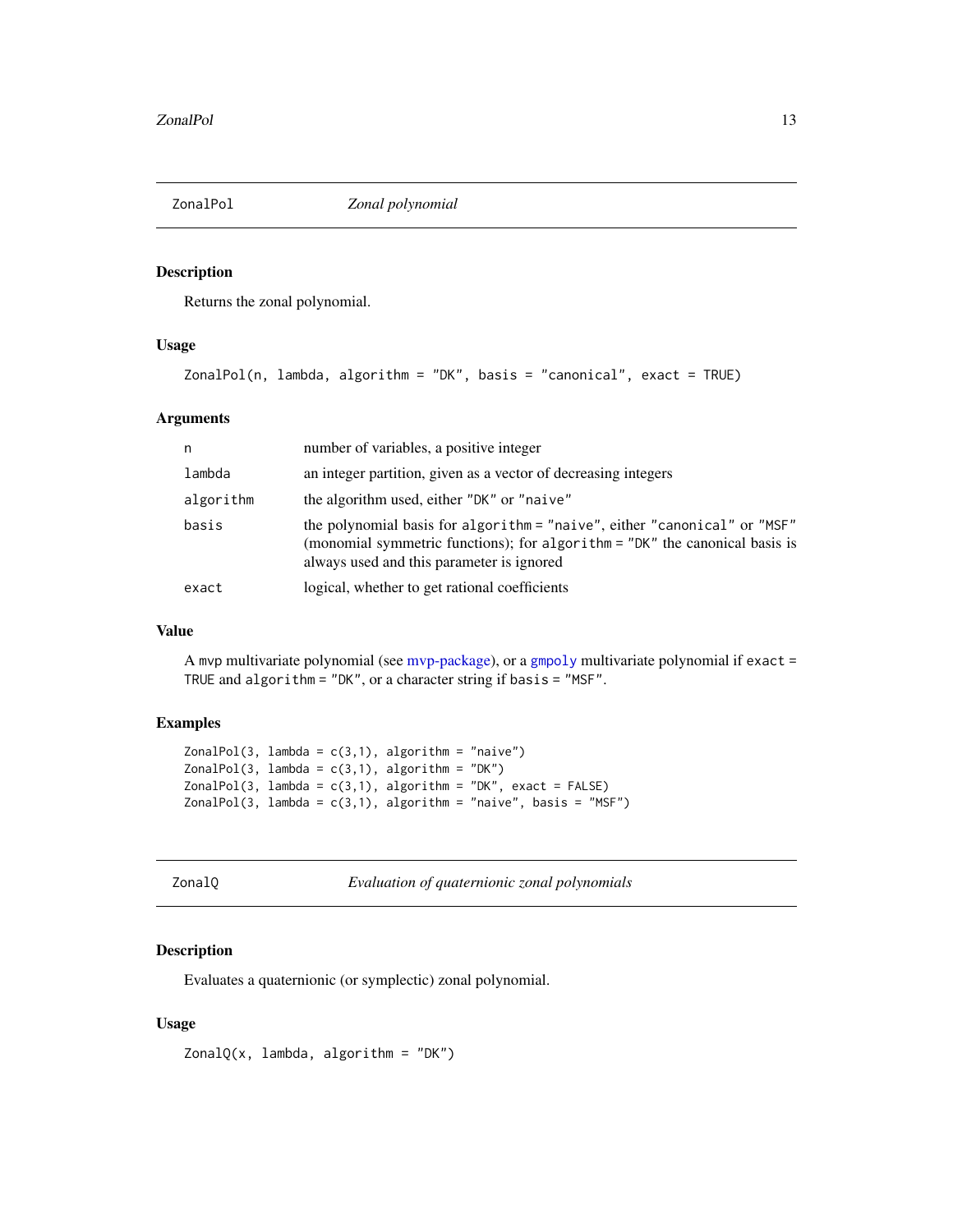## Arguments

| $\mathsf{x}$ | numeric or complex vector or bigg vector                       |
|--------------|----------------------------------------------------------------|
| lambda       | an integer partition, given as a vector of decreasing integers |
| algorithm    | the algorithm used, either "DK" (Demmel-Koev) or "naive"       |

## Value

A numeric or complex scalar or a bigq rational number.

## References

F. Li, Y. Xue. *Zonal polynomials and hypergeometric functions of quaternion matrix argument*. Comm. Statist. Theory Methods, 38 (8), 1184-1206, 2009

## See Also

[ZonalQPol](#page-13-1)

## Examples

```
lambda \leq c(2,2)ZonalQ(c(3,1), lambda)
ZonalQ(c(gmp::as.bigq(3),gmp::as.bigq(1)), lambda)
##
x \leftarrow c(3,1)ZonalQ(x, c(1,1)) + ZonalQ(x, 2) # sum(x)<sup>2</sup>ZonalQ(x, 3) + ZonalQ(x, c(2,1)) + ZonalQ(x, c(1,1,1)) + sum(x)^3
```
<span id="page-13-1"></span>ZonalQPol *Quaternionic zonal polynomial*

## Description

Returns the quaternionic (or symplectic) zonal polynomial.

#### Usage

```
ZonalQPol(n, lambda, algorithm = "DK", basis = "canonical", exact = TRUE)
```
#### Arguments

| an integer partition, given as a vector of decreasing integers<br>lambda<br>the algorithm used, either "DK" or "naive"<br>algorithm<br>basis<br>always used and this parameter is ignored<br>logical, whether to get rational coefficients<br>exact | n | number of variables, a positive integer                                                                                                                  |
|-----------------------------------------------------------------------------------------------------------------------------------------------------------------------------------------------------------------------------------------------------|---|----------------------------------------------------------------------------------------------------------------------------------------------------------|
|                                                                                                                                                                                                                                                     |   |                                                                                                                                                          |
|                                                                                                                                                                                                                                                     |   |                                                                                                                                                          |
|                                                                                                                                                                                                                                                     |   | the polynomial basis for algorithm = "naive", either "canonical" or "MSF"<br>(monomial symmetric functions); for algorithm = "DK" the canonical basis is |
|                                                                                                                                                                                                                                                     |   |                                                                                                                                                          |

<span id="page-13-0"></span>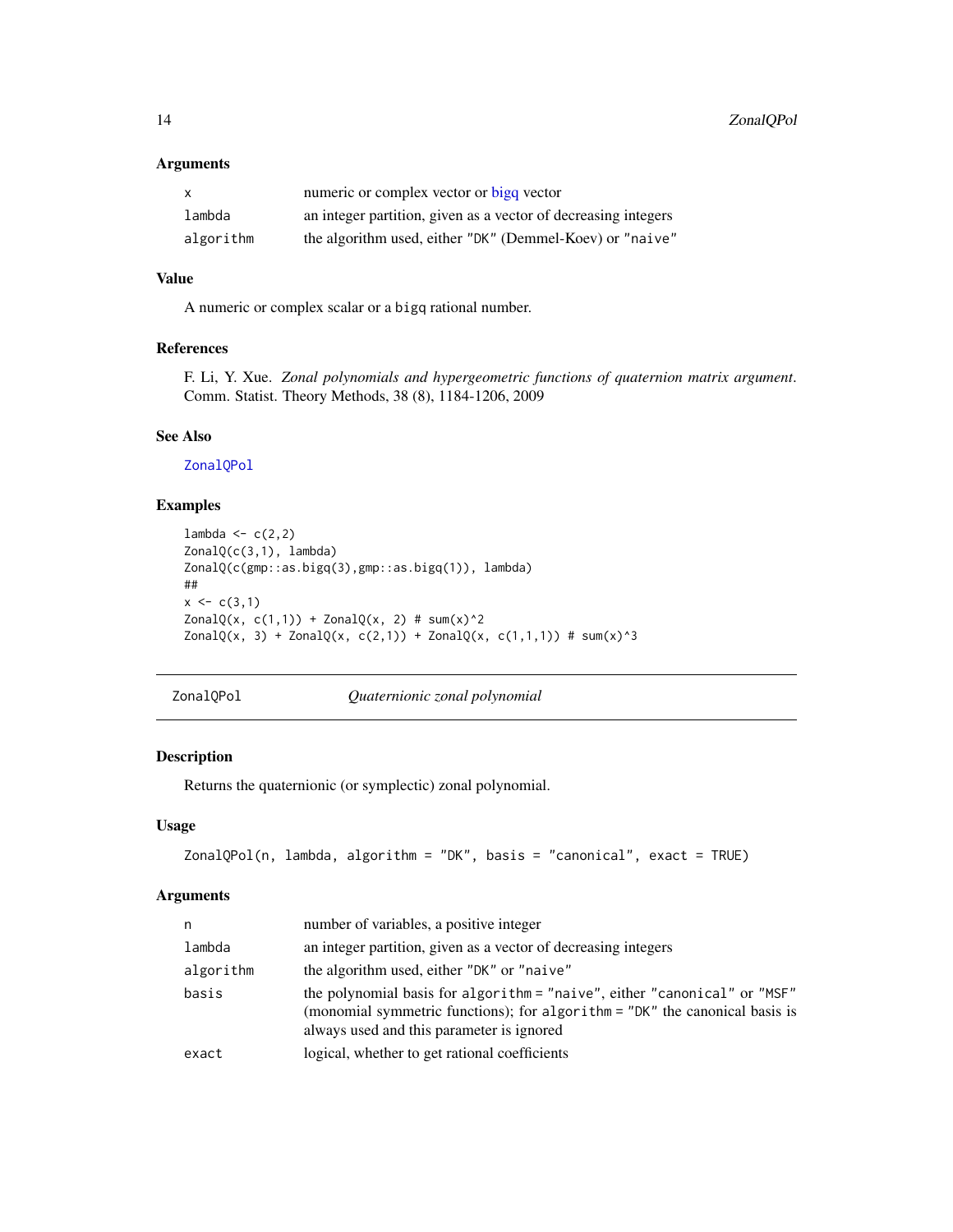## <span id="page-14-0"></span>ZonalQPol 15

## Value

A mvp multivariate polynomial (see [mvp-package\)](#page-0-0), or a [gmpoly](#page-0-0) multivariate polynomial if exact = TRUE and algorithm = "DK", or a character string if basis = "MSF".

```
Zona1QPol(3, lambda = c(3,1), algorithm = "naive")ZonalQPol(3, lambda = c(3,1), algorithm = "DK")ZonalQPol(3, lambda = c(3,1), algorithm = "DK", exact = FALSE)ZonalQPol(3, lambda = c(3,1), algorithm = "naive", basis = "MSF")
```